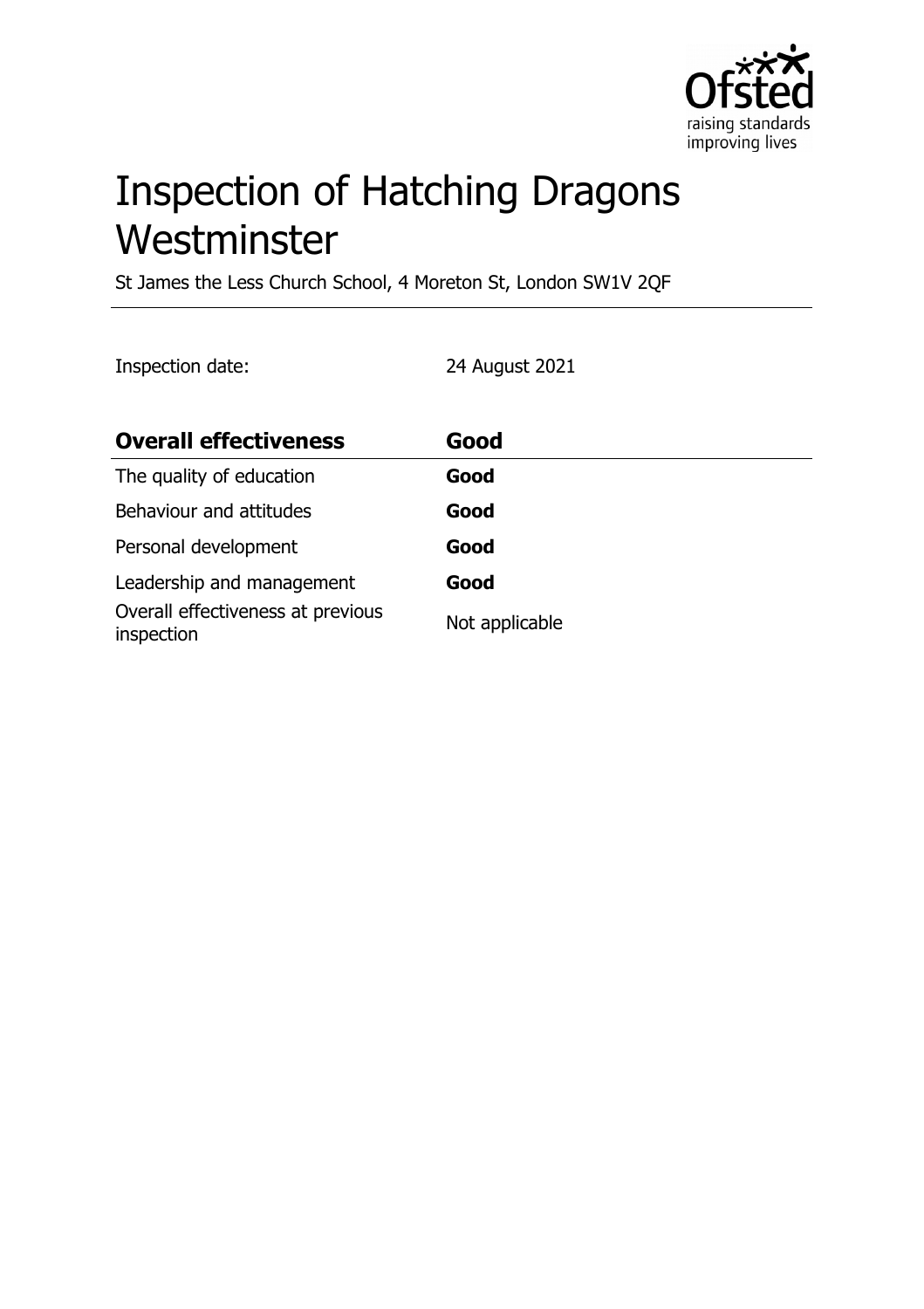

# **What is it like to attend this early years setting?**

### **The provision is good**

Children have a very strong sense of identity and belonging within this bilingual nursery and the local community. On the whole, children listen to and keenly practise their home languages, skilfully supported by the mainly bilingual staff team. Children see a range of interesting objects from around the world, such as an Australian didgeridoo. Staff use visual displays and dual language books to further develop children's understanding of diversity and inclusion. The nursery is fully inclusive for all children from a range of backgrounds, particularly those children who speak Mandarin.

Children of different ages show delight and enjoyment as they keenly explore a range of experiences. They consistently engage and participate in activities. For example, older children concentrate as they make marks to represent the Chinese alphabet. Toddlers excitedly bang tin pots with wooden spoons to help develop their imaginations and creativity. Children behave very well in this welcoming nursery. They eagerly follow routines, such as mealtimes, brushing their teeth and sleep routines. Children build warm relationships with their key staff, who are very enthusiastic, caring and attentive. For example, staff sit with children during sleep times and rub children's backs until they fall asleep. Children feel safe and they are emotionally secure.

## **What does the early years setting do well and what does it need to do better?**

- $\blacksquare$  Managers effectively review practice and provision to make continuous improvements. They successfully notify Ofsted and the designated officer of any significant events to keep them fully informed and to meet requirements.
- $\blacksquare$  The manager monitors staff's performance well, overall, to help identify their strengths and where improvements can be made. Staff regularly attend supervision meetings and complete peer-on-peer observations to review their practice further. Staff say that they feel supported by managers to help promote their well-being. For instance, staff comment that they celebrate 'Employee of the month', and they have time to complete paperwork.
- $\blacksquare$  Robust recruitment systems are in place to ensure that all staff working with children are suitable and continue to be suitable. Managers provide staff who are newly recruited, including bank staff, with an in-depth induction to help them understand their roles and responsibilities. For example, staff know what to do in the event of a fire, record children's attendance and supervise children to further maintain their safety and welfare.
- Overall, staff successfully promote children's early communication and language skills to a good level. Staff enthusiastically sing songs, complemented with a small keyboard, and read books in Mandarin and English. All children are immersed in a language rich environment, particularly their home language,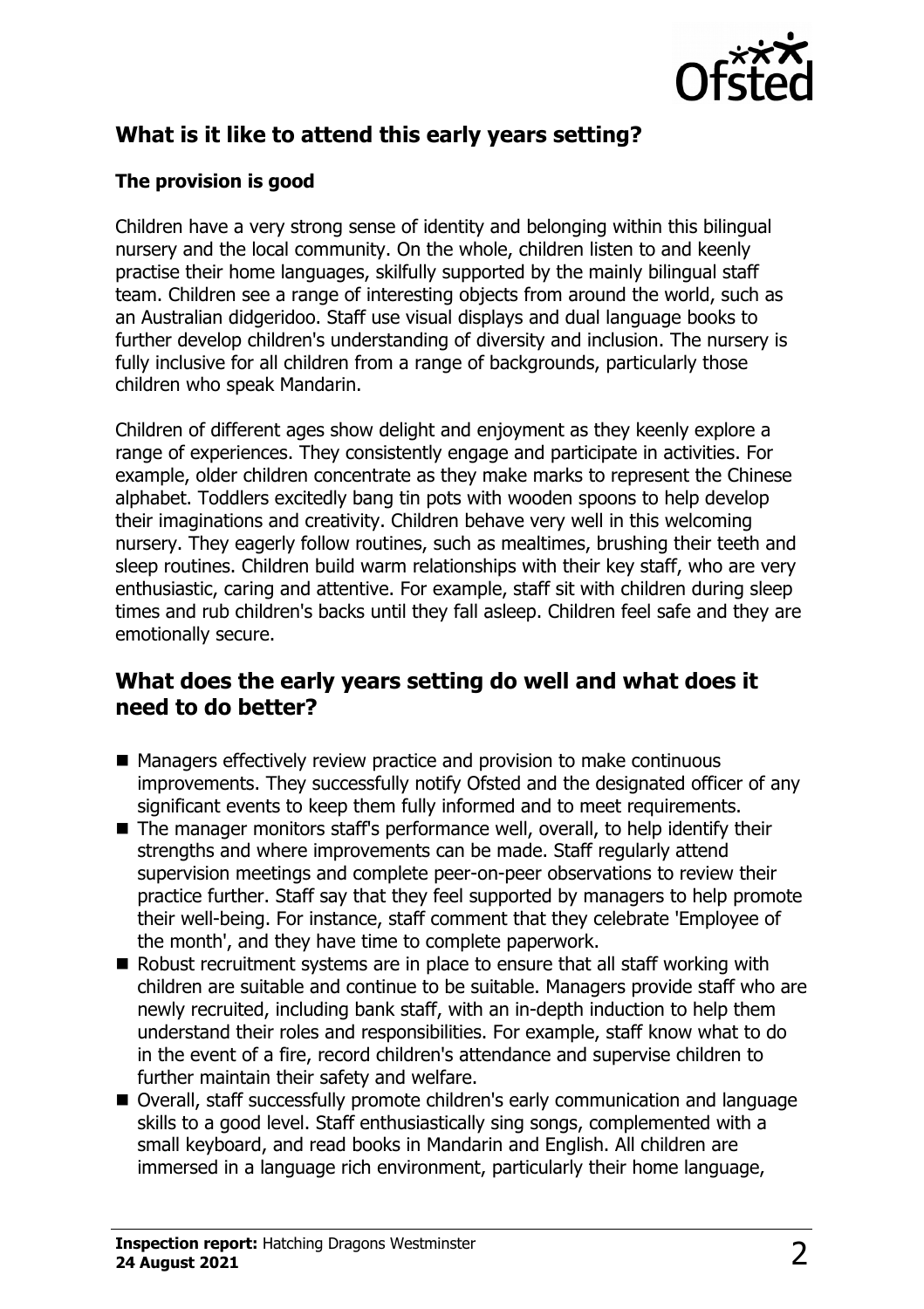

Mandarin. Although staff do not consistently expose some children to other home languages, such as English, to help them become confident bilingual communicators, in particular in the baby room.

- Children keenly talk about what they know and can remember, over time. For instance, children excitedly say, 'snails need shade' and enthusiastically talk about spiders from Australia. Children are fascinated by the snails that they find. They confidently use magnifying glasses to observe them. Staff teach children new words, such as 'slim' and 'trail', to further extend their vocabulary. Children are enthusiastic and motivated learners.
- Children are self-assured and independent. For example, older children eagerly tell visitors what their favourite toys are. They show respect for each other and take turns with toys. Staff teach children to take risks in a challenging environment. For instance, when playing outdoors, children confidently balance on crates and use climbing apparatus with ease and control to further promote their physical development.
- Children learn how to look after themselves. They know the importance of washing their hands and cleaning their teeth. Staff skilfully teach children how to keep safe, such as holding on and walking safely downstairs.
- $\blacksquare$  The manager successfully explains the nursery philosophy and curriculum. Overall, the curriculum is well planned and sequenced to build on what children already know and can do. However, staff do not plan as many opportunities to promote children's early mathematical development. Parents say that they are kept well informed about the progress their children make over time. They report that their children make good progress, particularly in speaking Mandarin and in their personal, social and emotional development.

# **Safeguarding**

The arrangements for safeguarding are effective.

The manager and staff understand their responsibilities to protect children from harm and keep them safe. They have secure knowledge of the signs of child abuse. Staff know what to do and who to contact if they have a concern about a child's welfare or if there is an allegation made against staff. Managers successfully follow procedures for ensuring staff's ongoing suitability.

# **What does the setting need to do to improve?**

#### **To further improve the quality of the early years provision, the provider should:**

- $\blacksquare$  explore further professional development opportunities to raise the already good quality teaching skills to an even higher level, particularly in relation to mathematics
- $\blacksquare$  monitor and enhance staff's interactions, particularly in the baby room, to promote all children's home languages further.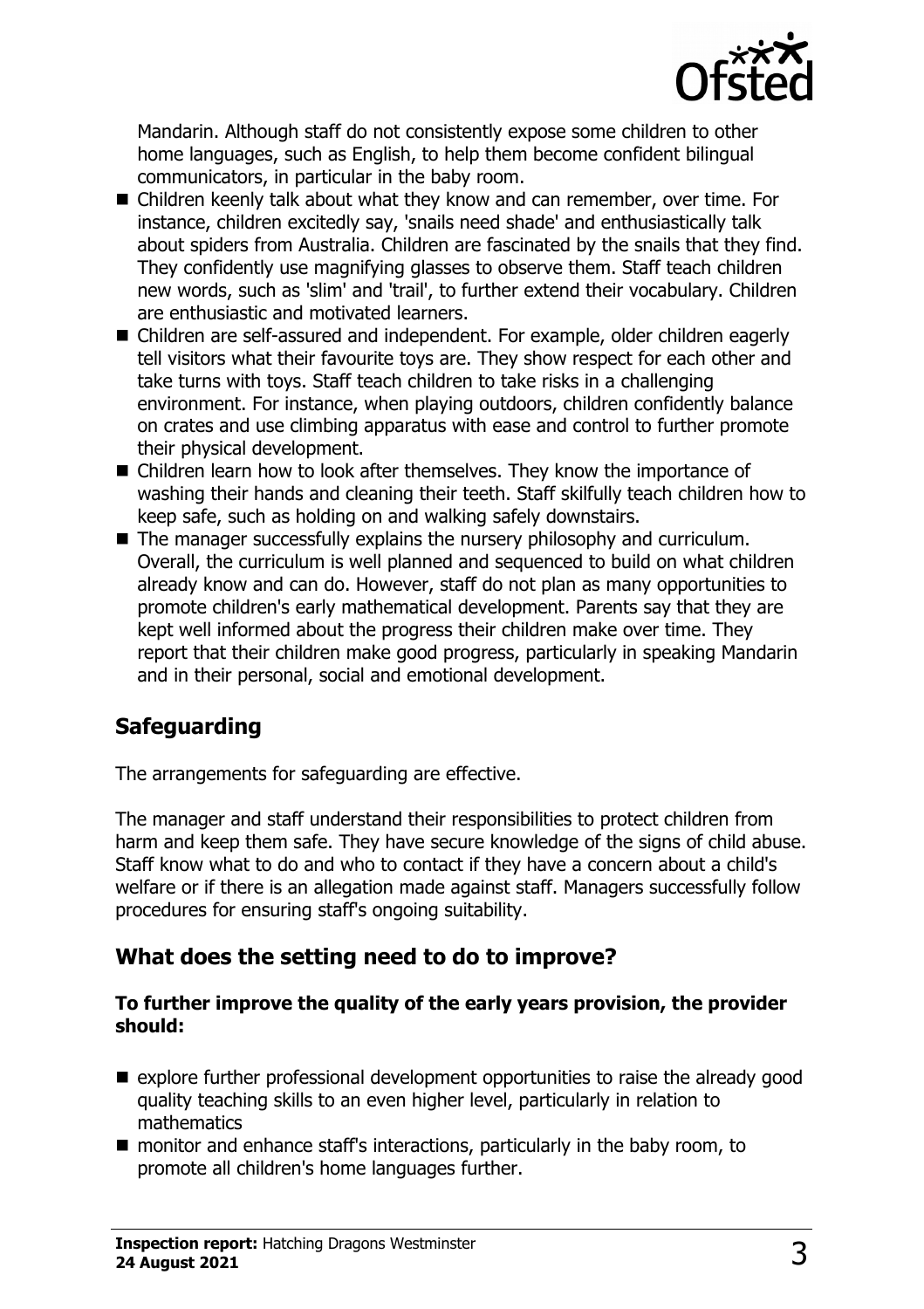

| <b>Setting details</b>                         |                                                                                      |
|------------------------------------------------|--------------------------------------------------------------------------------------|
| Unique reference number                        | 2588366                                                                              |
| <b>Local authority</b>                         | Westminster                                                                          |
| <b>Inspection number</b>                       | 10205131                                                                             |
| <b>Type of provision</b>                       | Childcare on non-domestic premises                                                   |
| <b>Registers</b>                               | Early Years Register, Compulsory Childcare<br>Register, Voluntary Childcare Register |
| Day care type                                  | Full day care                                                                        |
| Age range of children at time of<br>inspection | $1$ to $4$                                                                           |
| <b>Total number of places</b>                  | 71                                                                                   |
| Number of children on roll                     | 35                                                                                   |
| Name of registered person                      | Hatching Dragons Ltd                                                                 |
| Registered person unique<br>reference number   | RP910079                                                                             |
| Telephone number                               | 020 3912 2902                                                                        |
| Date of previous inspection                    | Not applicable                                                                       |

## **Information about this early years setting**

Hatching Dragons Westminster registered in 2021. It employs six permanent members of staff, including bank staff. Of these, four hold relevant early years qualifications at level 3 and 7. The setting opens all year round, Monday to Friday from 8am until 6pm. It provides funded early education for children aged two to four years.

## **Information about this inspection**

#### **Inspector**

Jane Morgan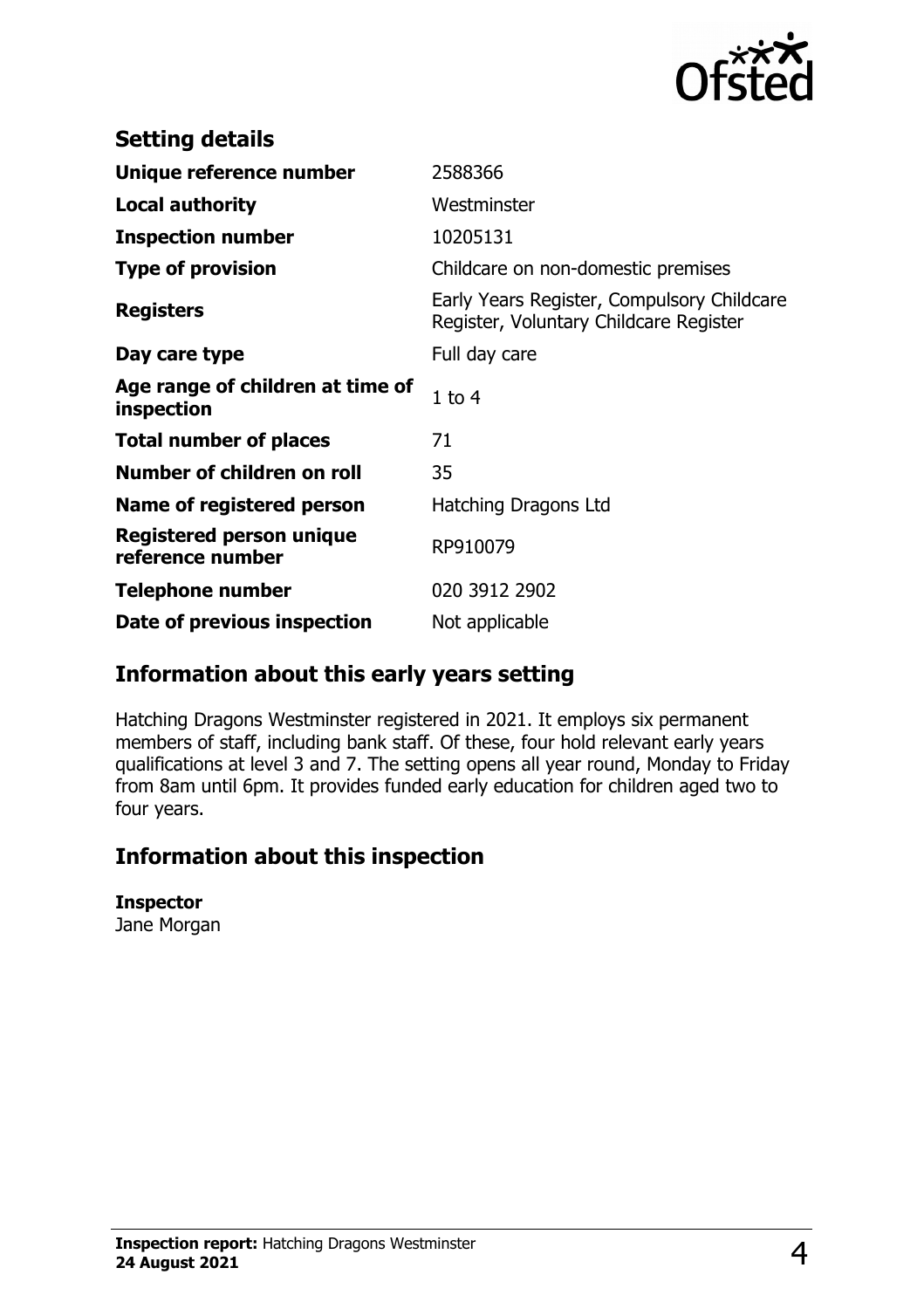

#### **Inspection activities**

- This is the first routine inspection the provider received since COVID-19 (coronavirus) pandemic began. The inspector discussed the impact of the pandemic with the provider and has taken this into account in the evaluation of the provider.
- $\blacksquare$  A joint observation of an activity was carried out by the inspector and manager to evaluate the quality of education.
- $\blacksquare$  A meeting was held between the inspector and manager to discuss the arrangements for evaluation, safe recruitment and staff suitability.
- $\blacksquare$  The inspector spoke to staff and parents at appropriate times during the inspection.
- $\blacksquare$  The inspector and the manager completed a learning walk across all areas of the nursery to understand how the manager and staff organise the curriculum and environment.

We carried out this inspection under sections 49 and 50 of the Childcare Act 2006 on the quality and standards of provision that is registered on the Early Years Register. The registered person must ensure that this provision complies with the statutory framework for children's learning, development and care, known as the early years foundation stage.

If you are not happy with the inspection or the report, you can [complain to Ofsted.](http://www.gov.uk/complain-ofsted-report)